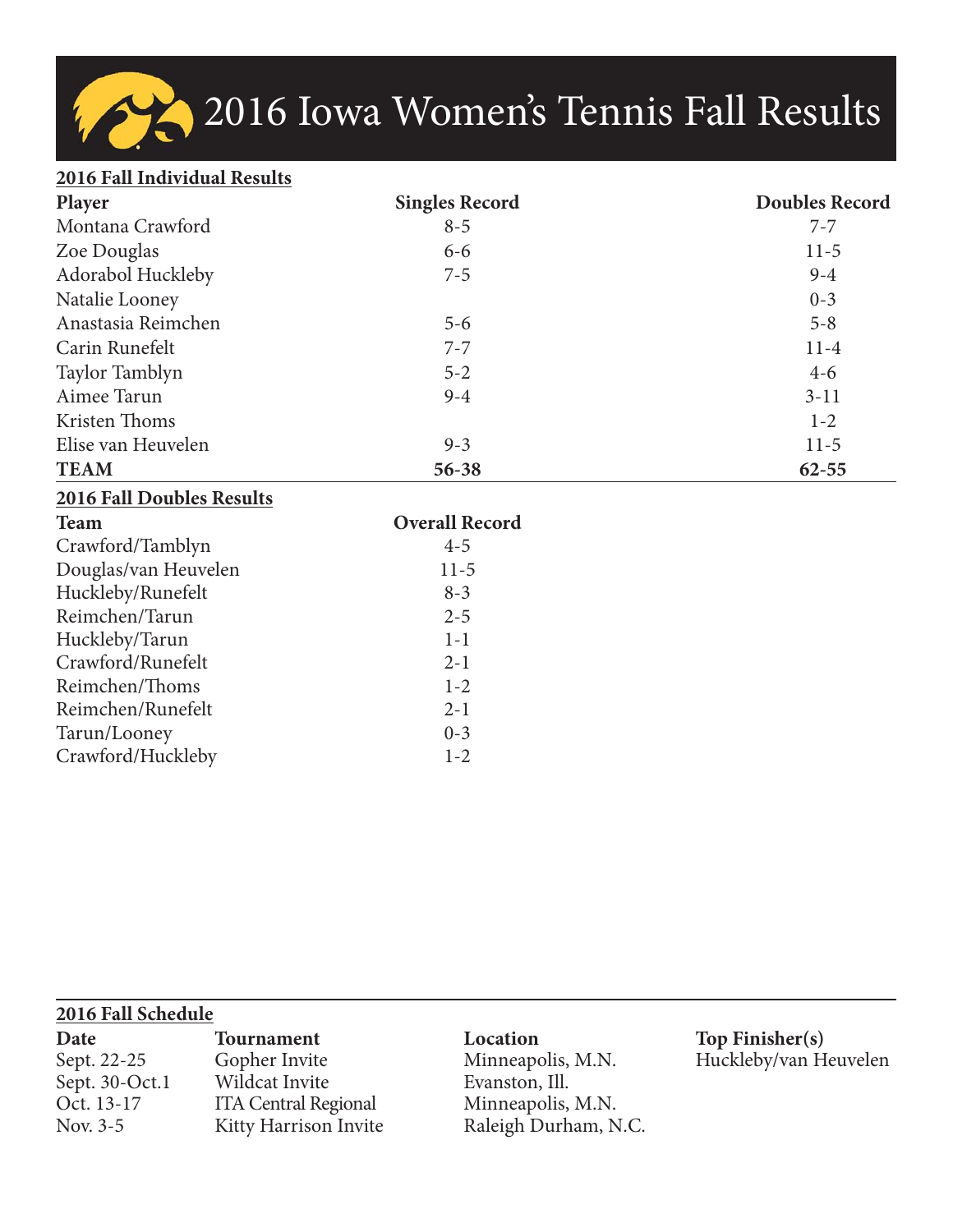



### Montana Crawford

**Junior Rockwood, Ontario John F Ross CVI**

| о<br>1<br>ш |  |
|-------------|--|
|-------------|--|

|                                 |                |                             | <i><b>Opponent</b></i>   |                                 |         |
|---------------------------------|----------------|-----------------------------|--------------------------|---------------------------------|---------|
| Event (Date)                    | W/L            | Opponent (School)           | <b>ITA Rank</b>          | <b>Score</b>                    | Record  |
| Gopher Invite 9/23/16           | L              | Hebeard (MU)                |                          | $6-2, 6-4$                      | $0 - 1$ |
| Gopher Invite 9/23/16           | W              | Bondarenko (USD)            |                          | $6-2, 6-0$                      | $1 - 1$ |
| Gopher Invite 9/24/16           | W              | Straub (UWM)                |                          | $6-4, 6-3$                      | $2 - 1$ |
| Gopher Invite 9/25/16           | W              | Velazco (SDSU)              |                          | $6-2, 6-0$                      | $3-1$   |
| Wildcat Invite 9/30/16          | W              | Stefana Vasic (UIC)         |                          | $6-3, 6-3$                      | $4-1$   |
| Wildcat Invite 10/1/16          | W              | Jeanie Nash (ND)            |                          | $6-2, 6-4$                      | $5 - 1$ |
| Wildcat Invite 10/2/16          | $\mathbf{I}$ . | Michelle Linden (Wisconsin) | $\overline{\phantom{a}}$ | $6-7$ (5), 7-6 (4), 1-0 (3) 5-2 |         |
| ITA Central Regional 10/13/16 L |                | Ellie Burns (South Dakota)  |                          | $6-4, 0-6, 6-0$                 | $5 - 3$ |
| ITA Central Regional 10/14/16W  |                | Ana Sofia Cordero           |                          | $6-1, 5-7, 1-0$                 | $6 - 3$ |
| ITA Central Regional 10/15/16 L |                | M. Matoula (Tulsa)          |                          | $7-6(5)$ , $7-6(6)$             | $6-4$   |
| Kitty Harrison Inivte 11/4/16 W |                | Williams (Maryland)         |                          | $3-6, 6-3, 10-8$                | $7 - 4$ |
| Kitty Harrison Invite 11/5/16   | L              | Turati (Texas)              |                          | $6-2, 6-2$                      | $7 - 5$ |
| Kitty Harrison Invite 11/6/16 W |                | Vsul (Maryland)             | $\mathbf{0}$             | $6-1, 6-1$                      | $8 - 5$ |

|                                        |         |     |                           | Opponent                 |              |         |
|----------------------------------------|---------|-----|---------------------------|--------------------------|--------------|---------|
| Event (Date)                           | Partner | W/L | Opponent (School)         | <b>ITA Rank</b>          | <b>Score</b> | Record  |
| Gopher Invite 9/22/16                  | Tamblyn | L   | Rey/Flament (MN)          |                          | $4-6$        | $0 - 1$ |
| Gopher Invite 9/22/16                  | Tamblyn | W   | Budai/Cancini (ISU)       |                          | $6-0$        | $1 - 1$ |
| Gopher Invite 9/23/16                  | Tamblyn | W   | Pandya/Wich (USD)         |                          | $6-1$        | $2 - 1$ |
| Gopher Invite 9/23/16                  | Tamblyn | L   | Eggink/Hebard (MU)        |                          | $6 - 3$      | $2 - 2$ |
| Gopher Invite 9/25/16                  | Tamblyn | W   | Revenig/Nakasoto (UND)    | $\overline{\phantom{0}}$ | $6 - 2$      | $3 - 2$ |
| Wildcat Invite 9/30/16                 | Tamblyn | W   | Veleva/Barcelo (EMU)      |                          | $6 - 2$      | $4 - 2$ |
| Wildcat Invite 9/30/16                 | Tamblyn | L   | Cozac/Avgeri (DEP)        |                          | $6-4$        | $4 - 3$ |
| Wildcat Invite 10/1/16                 | Tamblyn | L   | Spence Fennelly (ND)      |                          | $6 - 2$      | $4 - 4$ |
| Wildcat Invite 10/1/16                 | Tamblyn | L   | Jacobs/Novakovic (UK)     |                          | $6 - 2$      | $4 - 5$ |
| ITA Central Regional 10/14/16 Runefelt |         | L   | Koch/Rychagova (Kansas)   |                          | $8 - 3$      | $4-6$   |
| ITA Central Regional 10/15/16 Runefelt |         | W   | Behling/Tucker (Nebraska) |                          | $8 - 3$      | $5 - 6$ |
| ITA Central Regional 10/15/16 Runefelt |         | W   | Bihel/Vujic (Minnesota)   | $\overline{\phantom{0}}$ | $8 - 2$      | $6 - 6$ |
| Kitty Harrison Invite 11/4/16 Huckleby |         | W   | Shell/Stein (Davidson)    |                          | $8 - 2$      | $7-6$   |
| Kitty Harrison Invite 11/5/16 Huckleby |         | L   | Wayland/Turati (Texas)    |                          | $8 - 6$      | $7 - 7$ |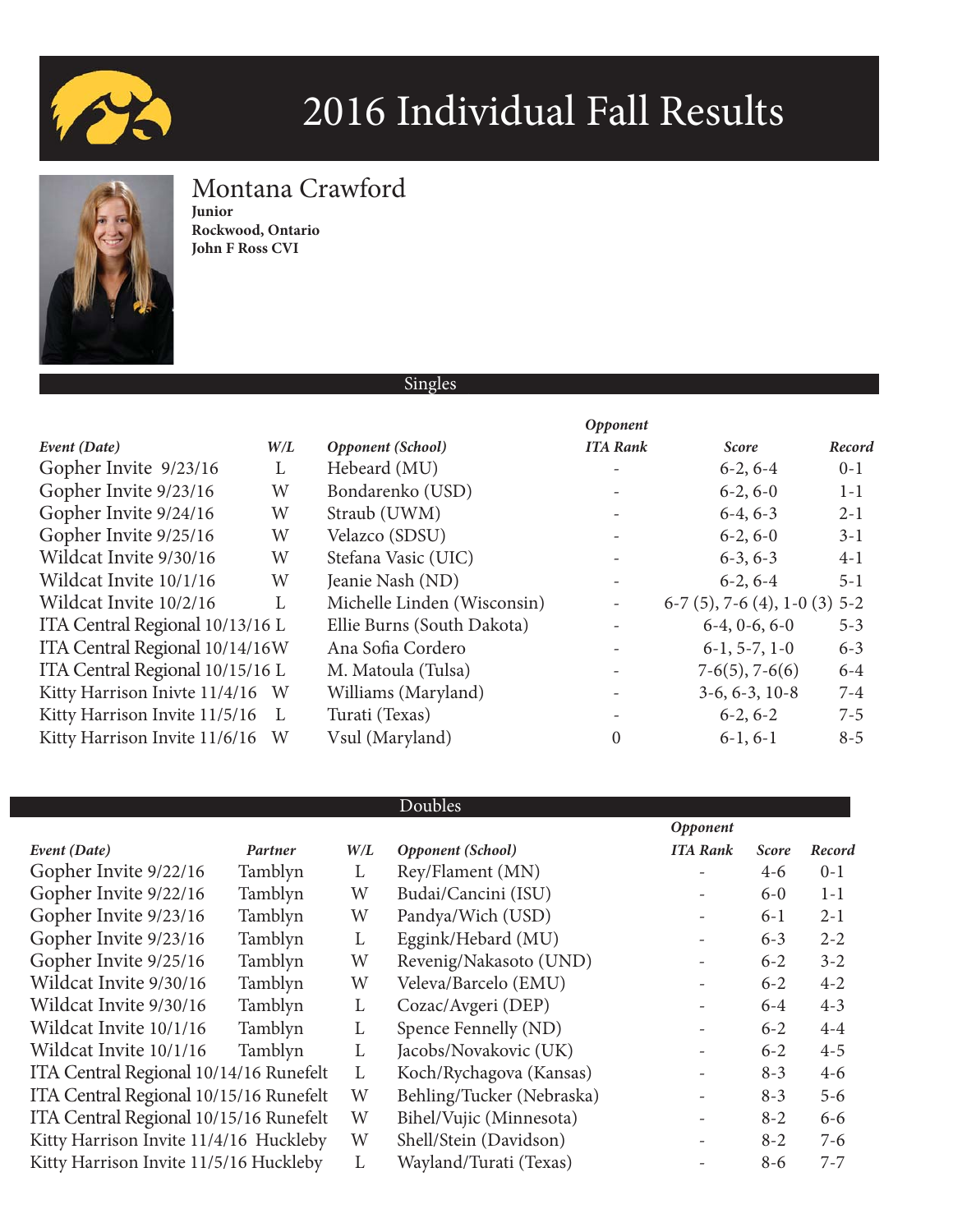



Zoe Douglas

**Junior Papworth Everard, England Hills Road College (Cambridge)**

|                                 |     | Singles                 |                          |                    |         |
|---------------------------------|-----|-------------------------|--------------------------|--------------------|---------|
|                                 |     |                         | Opponent                 |                    |         |
| Event (Date)                    | W/L | Opponent (School)       | <b>ITA Rank</b>          | <b>Score</b>       | Record  |
| Gopher Invite 9/23/16           | L   | Gogvadze                |                          | $6-4, 6-1, 10-8$   | $0 - 1$ |
| Gopher Invite 9/24/16           | W   | Zador (UWM)             |                          | $6-4, 6-3$         | $1 - 1$ |
| Gopher Invite 9/25/16           | W   | Stroobant               | $\overline{\phantom{a}}$ | $5 - 0$            | $2 - 1$ |
| Wildcat Invite 9/30/16          | L   | Zoe Spence (Notre Dame) |                          | $6-2, 7-6$         | $2 - 2$ |
| Wildcat Invite 10/1/16          | L   | Callie Frey (Pitt)      |                          | $6-4, 4-6, 1-0(7)$ | $2 - 3$ |
| Wildcat Invite 10/2/16          | W   | Melika LeBlanc (UIC)    | $\overline{\phantom{a}}$ | $6-1, 6-2$         | $3 - 3$ |
| ITA Central Regional 10/13/16W  |     | Simran Sethi (Oklahoma) |                          | $6-4, 6-2$         | $4 - 3$ |
| ITA Central Regional 10/14/16W  |     | Lexi Aranda (SIUE)      |                          | $6-4, 7-6$         | $5 - 3$ |
| ITA Central Regional 10/14/16 L |     | Sodia Blanco            |                          | $6-2, 3-6, 6-4$    | $5 - 4$ |
| Kitty Harrison Invite 11/4/16 W |     | Ovellet-Pizer (UNC)     | $\overline{\phantom{0}}$ | $6-4, 7-5$         | $6 - 4$ |
| Kitty Harrison Invite 11/5/16 L |     | Turati (Texas)          |                          | $6-1, 6-3$         | $6 - 5$ |
| Kitty Harrison Invite 11/6/16   | L   | Scholl (Duke)           |                          | $6-3, 6-2$         | $6 - 6$ |

|                               |              |     | Doubles                         |                          |              |          |
|-------------------------------|--------------|-----|---------------------------------|--------------------------|--------------|----------|
|                               |              |     |                                 | Opponent                 |              |          |
| Event (Date)                  | Partner      | W/L | Opponent (School)               | <b>ITA Rank</b>          | <b>Score</b> | Record   |
| Gopher Invite 9/22/16         | van Heuvelen | L   | Klocker/Culibrk (SDSU)          |                          | $4 - 6$      | $0 - 1$  |
| Gopher Invite 9/22/16         | van Heuvelen | W   | Bonadona/Alvarez (ISU)          | $\overline{\phantom{a}}$ | $6 - 1$      | $1 - 1$  |
| Gopher Invite 9/22/16         | van Heuvelen | W   | Budai/Cancini (Iowa State)      | $\overline{\phantom{a}}$ | $7-6(6)$     | $2 - 1$  |
| Gopher Invite 9/23/16         | van Heuvelen | W   | Ryba/Bihel (MN)                 | $\overline{\phantom{0}}$ | $6 - 2$      | $3 - 1$  |
| Gopher Invite 9/23/16         | van Heuvelen | W   | Rey/Kobayshi (SJ)               |                          | $6-4$        | $4-1$    |
| Gopher Invite 9/24/16         | van Heuvelen | W   | Lo/Wilson (UNO)                 | $\overline{\phantom{a}}$ | $6 - 2$      | $5 - 1$  |
| Gopher Invite 9/24/16         | van Heuvelen | W   | Klocker/Gauvin (SJ)             |                          | $7 - 5$      | $6 - 1$  |
| Gopher Invite 9/25/16         | van Heuvelen | W   | Rey/Flament (SJ)                |                          | $6-0$        | $7 - 1$  |
| Wildcat Invite 9/30/16        | van Heuvelen | W   | Blakely/Ogungbesan (PITT)       | $\overline{\phantom{0}}$ | $6 - 1$      | $8 - 1$  |
| Wildcat Invite 9/30/16        | van Heuvelen | W   | Fanning/Parazinskatie (UK)      |                          | $6-4$        | $9-1$    |
| Wildcat Invite 10/1/16        | van Heuvelen | L   | Chatt/Lipp (NU)                 | 8                        | $6-4$        | $9 - 2$  |
| Wildcat Invite 10/1/16        | van Heuvelen | L   | Vladutu/Lancranjan (DPU)        |                          | $6 - 2$      | $9 - 3$  |
| ITA Central Regional 10/14/16 | van Heuvelen | W   | Bangoura/Shinde (Nebrska)       |                          | $8 - 4$      | $10-3$   |
| ITA Central Regional 10/15/16 | van Heuvelen | W   | Fotopoulos/Selim (Oklahoma)     |                          | $8 - 2$      | $11-3$   |
| ITA Central Regional 10/15/16 | van Heuvelen | L   | Babic/Tur Mari (Oklahoma State) | $\overline{\phantom{a}}$ | $8-6$        | $10 - 4$ |
| Kitty Harrison Invite 11/4/16 | van Heuvelen | W   | Feaster/Sexton (Davidson)       |                          | $8 - 2$      | $11-4$   |
| Kitty Harrison Invite 11/5/16 | van Heuvelen | L   | Hofbauer/Ruiz (ECU)             |                          | $8 - 3$      | $11-5$   |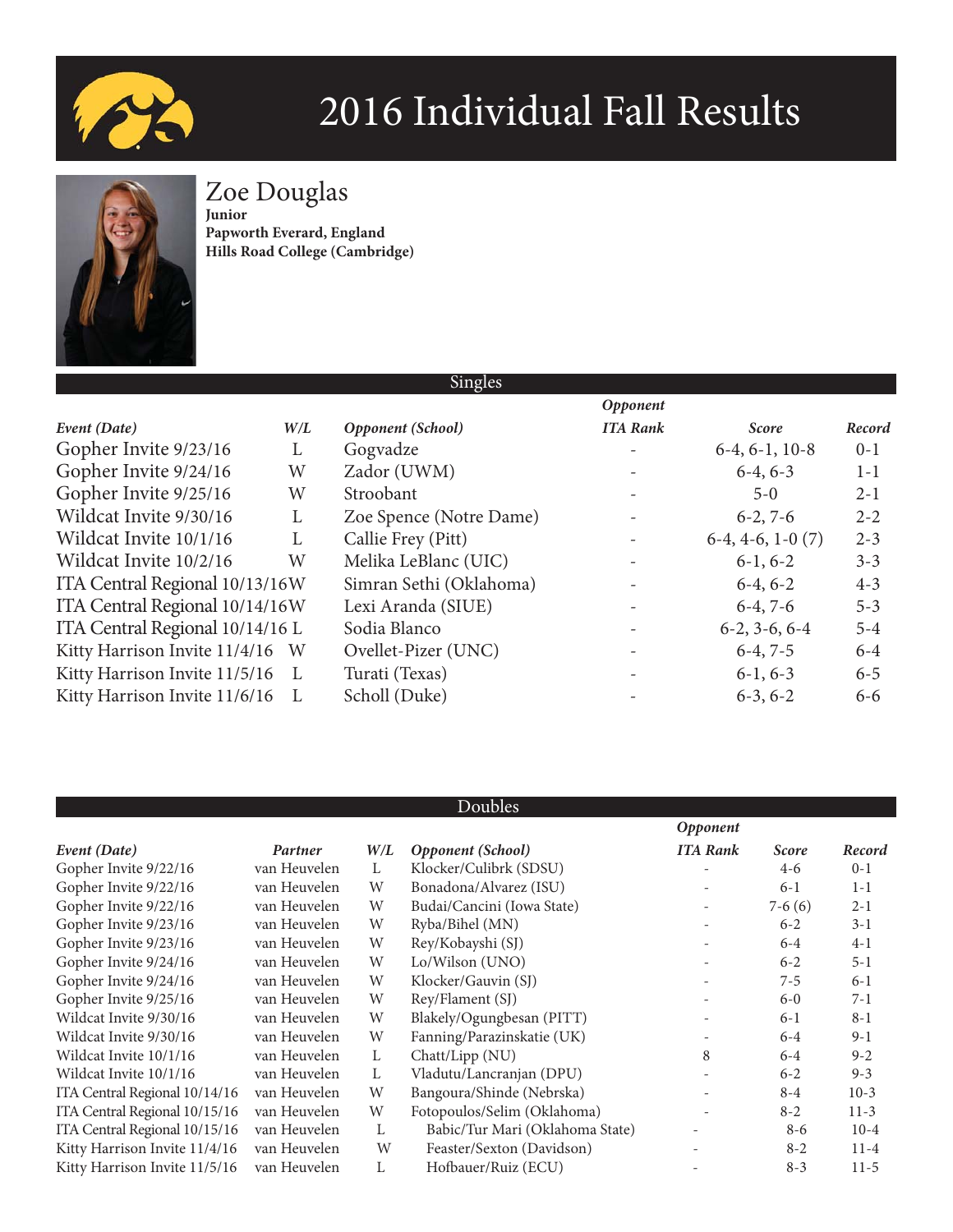



### Adorabol Huckleby

**Sophomore Detroit, Michigan International Virtual Learning Academy**

|                                 |     | Singles                    |                          |                  |         |
|---------------------------------|-----|----------------------------|--------------------------|------------------|---------|
|                                 |     |                            | Opponent                 |                  |         |
| Event (Date)                    | W/L | Opponent (School)          | <b>ITA Rank</b>          | <b>Score</b>     | Record  |
| Gopher Invite 9/23/16           | W   | Timakova (ISU)             |                          | $2-6, 6-4, 10-5$ | $1-0$   |
| Gopher Invite 9/23/16           | W   | Lee (UND)                  | $\overline{\phantom{a}}$ | $7-5, 6-4$       | $2 - 0$ |
| Gopher Invite 9/24/16           | W   | Martinovska (EMU)          |                          | $1-6, 6-3, 1-0$  | $3 - 0$ |
| Gopher Invite 9/25/16           | W   | Flament (SJ)               | $\overline{\phantom{a}}$ | $7-6, 6-1$       | $4-0$   |
| Wildcat Invite 9/30/16          | L   | Emily Fanning (Kentucky)   | $\overline{\phantom{a}}$ | $6-2, 6-1$       | $4-1$   |
| Wildcat Invite 10/1/16          | W   | Melissa Pick (Wisconsin)   | $\overline{\phantom{a}}$ | $6-4, 6-1$       | $5 - 1$ |
| Wildcat Invite 10/2/16          | L   | Jane Fennelly (Notre Dame) |                          | $6-3, 4-6, 1-0$  | $5 - 2$ |
| ITA Central Regional 10/13/16W  |     | Sydney Harlow (Nebraska)   | $\overline{\phantom{a}}$ | $6-1, 7-6$       | $5 - 3$ |
| ITA Central Regional 10/14/16 L |     | Mimi Fotopoilos (Oklahoma) |                          | $6-1, 7-6$       | $5 - 4$ |
| ITA Central Regional 10/15/16W  |     | Sviban (SDSU)              |                          | $6-0, 6-0$       | $6 - 4$ |
| Kitty Harrison Invite           | W   | Kane (UNC)                 |                          | $6-4, 6-2$       | $7 - 4$ |
| Kitty Harrison Invite           | L   | Makarova (Duke)            |                          | $6-4, 2-6, 1-0$  | $7 - 5$ |

|                                        | Doubles  |     |                                  |                          |              |         |  |
|----------------------------------------|----------|-----|----------------------------------|--------------------------|--------------|---------|--|
|                                        |          |     |                                  | Opponent                 |              |         |  |
| Event (Date)                           | Partner  | W/L | Opponent (School)                | <b>ITA Rank</b>          | <b>Score</b> | Record  |  |
| Gopher Invite 9/22/16                  | Runefelt | L   | Rosa/Brower (SDSU)               |                          | $2 - 6$      | $0 - 1$ |  |
| Gopher Invite 9/22/16                  | Runefelt | W   | Bonadona/Alvarez (ISU)           | $\overline{\phantom{a}}$ | $6 - 1$      | $1-1$   |  |
| Gopher Invite 9/23/16                  | Runefelt | W   | Gogvadze/Rivero (EMU)            |                          | $6-4$        | $2 - 1$ |  |
| Gopher Invite 9/23/16                  | Runefelt | W   | Safdar/Frei (MN)                 | $\overline{\phantom{a}}$ | $6 - 2$      | $3 - 1$ |  |
| Gopher Invite 9/24/16                  | Runefelt | W   | Lremomos/Safdar (MN)             | $\overline{\phantom{a}}$ | $7-6$        | $4-1$   |  |
| Gopher Invite 9/24/16                  | Runefelt | W   | Kollarova/Nylund (USD)           | $\overline{\phantom{a}}$ | $7 - 5$      | $5 - 1$ |  |
| Gopher Invite 9/25/16                  | Runefelt | W   | Wich/Pandya (SD)                 | $\overline{\phantom{a}}$ | $6-0$        | $6-1$   |  |
| Wildcat Invite 9/30/16                 | Runefelt | W   | Martinoska/Meyerova (EMU)        | $\overline{\phantom{m}}$ | $7-6$        | $7-1$   |  |
| Wildcat Invite 9/30/16                 | Runefelt | L   | Vladutu/Lancranjan (DEP)         | $\overline{\phantom{a}}$ | $6-0$        | $7 - 2$ |  |
| Wildcat Invite 10/1/16                 | Tarun    | W   | $\text{Closs}/\text{Chong}$ (ND) | $\overline{\phantom{a}}$ | $7 - 6$      | $8 - 2$ |  |
| Wildcat Invite 10/1/16                 | Tarun    | L   | Broda/Robinson (ND)              | 48                       | $6 - 2$      | $8 - 3$ |  |
| Kitty Harrison Inivte 11/4/16 Crawford |          | W   | Shell/Stein (Davidson)           | $\overline{\phantom{a}}$ | $8 - 2$      | $9 - 3$ |  |
| Kitty Harrison Invite 11/5/16 Crawford |          | L   | Wayland/Turati (Texas)           | $\mathbf{0}$             | $8 - 6$      | $9 - 4$ |  |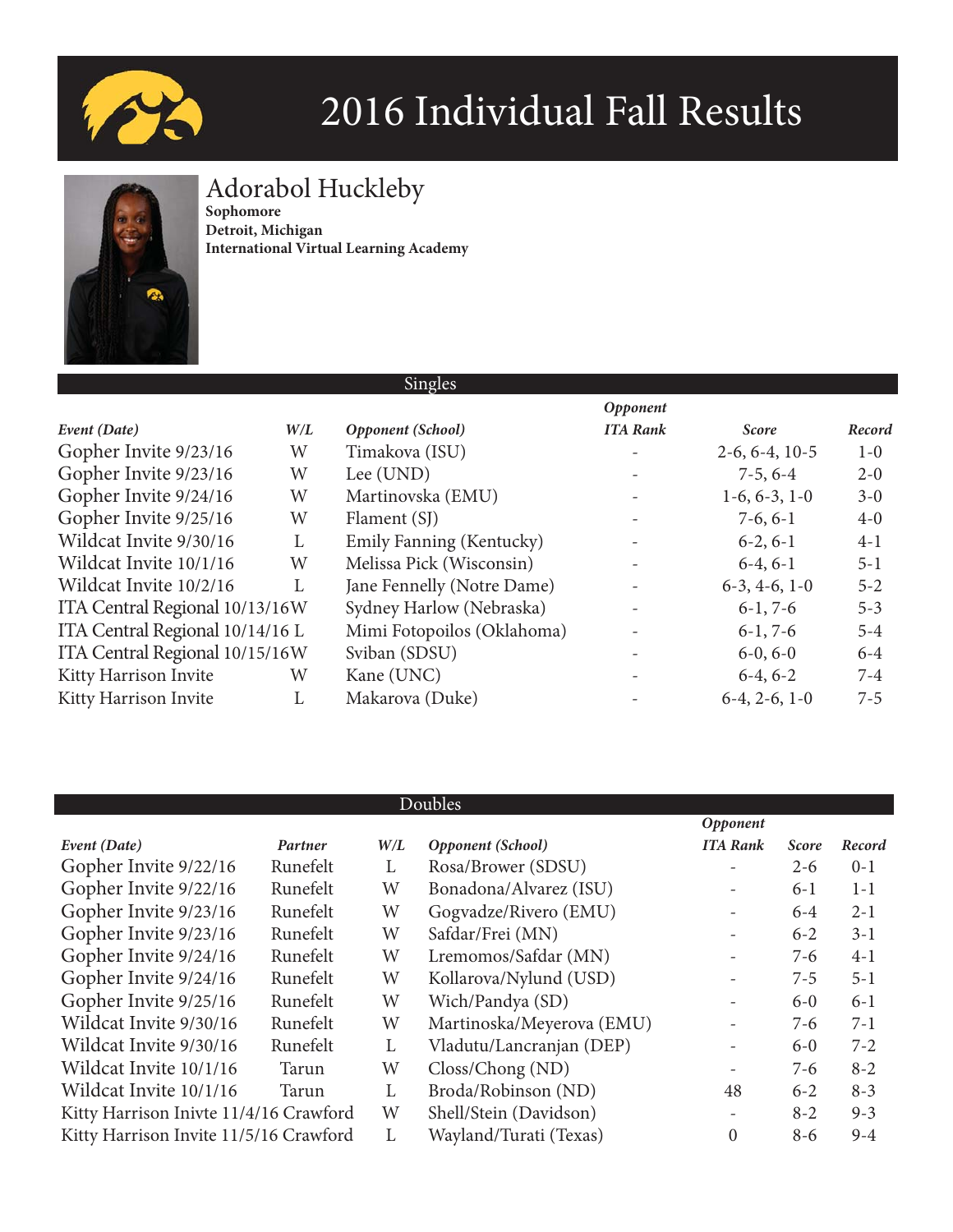



### Natalie Looney

**Senior Overland Park, Kansas. South Carolina**

*Event (Date) W/L Opponent (School) ITA Rank Score Record*

 *Opponent*

|                                     |         |     | <b>Doubles</b>                    |                          |              |          |
|-------------------------------------|---------|-----|-----------------------------------|--------------------------|--------------|----------|
|                                     |         |     |                                   | <i><b>Opponent</b></i>   |              |          |
| Event (Date)                        | Partner | W/L | <b>Opponent (School)</b>          | <b>ITA Rank</b>          | <b>Score</b> | Record   |
| Kitty Harrison Inivte 11/4/16 Tarun |         |     | Centenari/Todd (Davidson)         | $\overline{\phantom{a}}$ | $8 - 2$      | $() - ]$ |
| Kitty Harrison Invite 11/4/16 Tarun |         |     | Wuenschu/Perry (William and Mary) | $\sim$                   | $8 - 2$      | $0 - 2$  |
| Kitty HArrison Inivte 11/5/16 Tarun |         |     | Sarjoo/Veinsteina (ECU)           | $\overline{\phantom{a}}$ | $8-3$        | $0 - 3$  |

Singles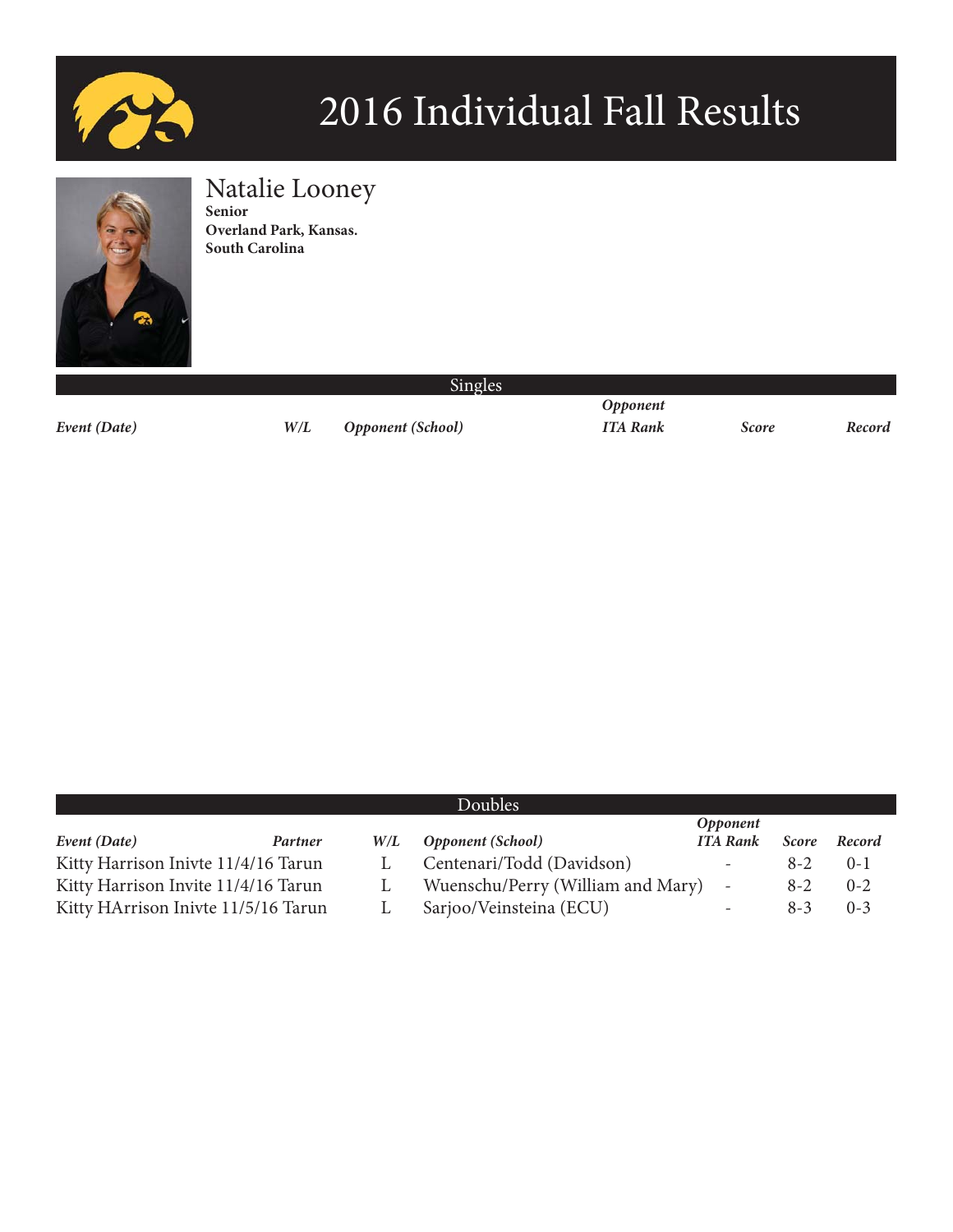



### Anastasia Reimchen

**Junior Forest Row, England**

|                                 |     | Singles                      |                          |                         |         |
|---------------------------------|-----|------------------------------|--------------------------|-------------------------|---------|
|                                 |     |                              | Opponent                 |                         |         |
| Event (Date)                    | W/L | Opponent (School)            | <b>ITA Rank</b>          | <b>Score</b>            | Record  |
| Gopher Invite 9/23/16           | W   | Rider (UW)                   | $\overline{\phantom{0}}$ | $6-1, 6-2$              | $1-0$   |
| Gopher Invite 9/23/16           | L   | Kreinis (MN)                 |                          | $6-4, 0-6, 5-10$        | $1 - 1$ |
| Gopher Invite 9/24/16           | W   | Emme (Minn)                  | $\qquad \qquad -$        | $6-2, 5-7, 0-1$         | $2 - 1$ |
| Gopher Invite 9/25/16           | W   | Ryba (MN)                    |                          | $6-4, 3-6, 10-4$        | $3-1$   |
| ITA Central Regional 10/13/16W  |     | Alye Darter (Missouri State) |                          | $6-4, 6-2$              | $4-1$   |
| ITA Central Regional 10/13/16 L |     | Maty Cancin (Iowa State)     | $\overline{\phantom{a}}$ | $7-6, 6-2$              | $4 - 2$ |
| ITA Central Regional 10/15/16 L |     | Lomas (Drake)                | $\overline{\phantom{0}}$ | $6-3$ , 2-6, 1-0 $(10)$ | $4 - 3$ |
| ITA Central Regional 10/15/16 L |     | Pamaite (Kansas State)       | $\overline{\phantom{a}}$ | $6-3, 6-3$              | $4 - 4$ |
| Kitty Harrison Invite 11/4/16   | L   | Janus-Baker (UNC)            |                          | $6-4, 6-2$              | $5 - 4$ |
| Kitty Harrison Invite 11/5/16   |     | Poluta (Texas)               | $\overline{\phantom{a}}$ | $6-1, 6-2$              | $5 - 5$ |
| Kitty Harrison Invite 11/6/16   |     | Smith (Duke)                 |                          | $6-2, 6-3$              | $5 - 6$ |
|                                 |     |                              |                          |                         |         |

|                                        |         |     |                                      | Opponent                 |              |         |
|----------------------------------------|---------|-----|--------------------------------------|--------------------------|--------------|---------|
| Event (Date)                           | Partner | W/L | Opponent (School)                    | <b>ITA Rank</b>          | <b>Score</b> | Record  |
| Gopher Invite 9/22/16                  | Tarun   | L   | Frei/Safdar (MN)                     | $\overline{\phantom{a}}$ | $6-4$        | $0 - 1$ |
| Gopher Invite 9/22/16                  | Tarun   | L   | Vujic/Gomez (MN)                     | $\overline{\phantom{a}}$ | $7-6$        | $0 - 2$ |
| Gopher Invite 9/23/16                  | Tarun   | W   | Lee/Kasilingam (UND)                 |                          | $6 - 3$      | $1 - 2$ |
| Gopher Invite 9/23/16                  | Tarun   | L   | Kollarova/Bondarenko (USD)           |                          | $6 - 3$      | $1 - 3$ |
| Gopher Invite 9/24/16                  | Tarun   | L   | Budai/Cancini (ISU)                  |                          | $6 - 3$      | $1-4$   |
| Gopher Invite 9/24/16                  | Tarun   | L   | Rider/Grambeu (UW)                   | $\overline{\phantom{a}}$ | $6 - 4$      | $1-5$   |
| Gopher Invite 9/25/16                  | Tarun   | W   | Labonova/Clarke (UWM)                |                          | $7-6$        | $2 - 5$ |
| ITA Central Regional 10/14/16 Thoms    |         | L   | Frei/Ryba (Minnesota)                | $\overline{\phantom{a}}$ | $8-7(4)$     | $2 - 6$ |
| ITA Central Regional 10/15/16 Thoms    |         | W   | Quammen/Roberts                      |                          | $8 - 5$      | $3 - 6$ |
| ITA Central Regional 10/15/16 Thoms    |         | L   | Lopez/Santos                         |                          | $8 - 3$      | $3 - 7$ |
| Kitty Harrison Invite 11/4/16 Runefelt |         | L   | Armas/Scholvinck (Davidson)          |                          | $8-7(4)$     | $3 - 8$ |
| Kitty Harrison Inivte 11/4/16 Runefelt |         | W   | Madison/Stepanova (William and Mary) |                          | $8-7(4)$     | $4 - 8$ |
| Kitty Harrison Inivte 11/5/16 Runefelt |         | W   | Castro/Storozheva (ECU)              |                          | $8-3$        | $5 - 8$ |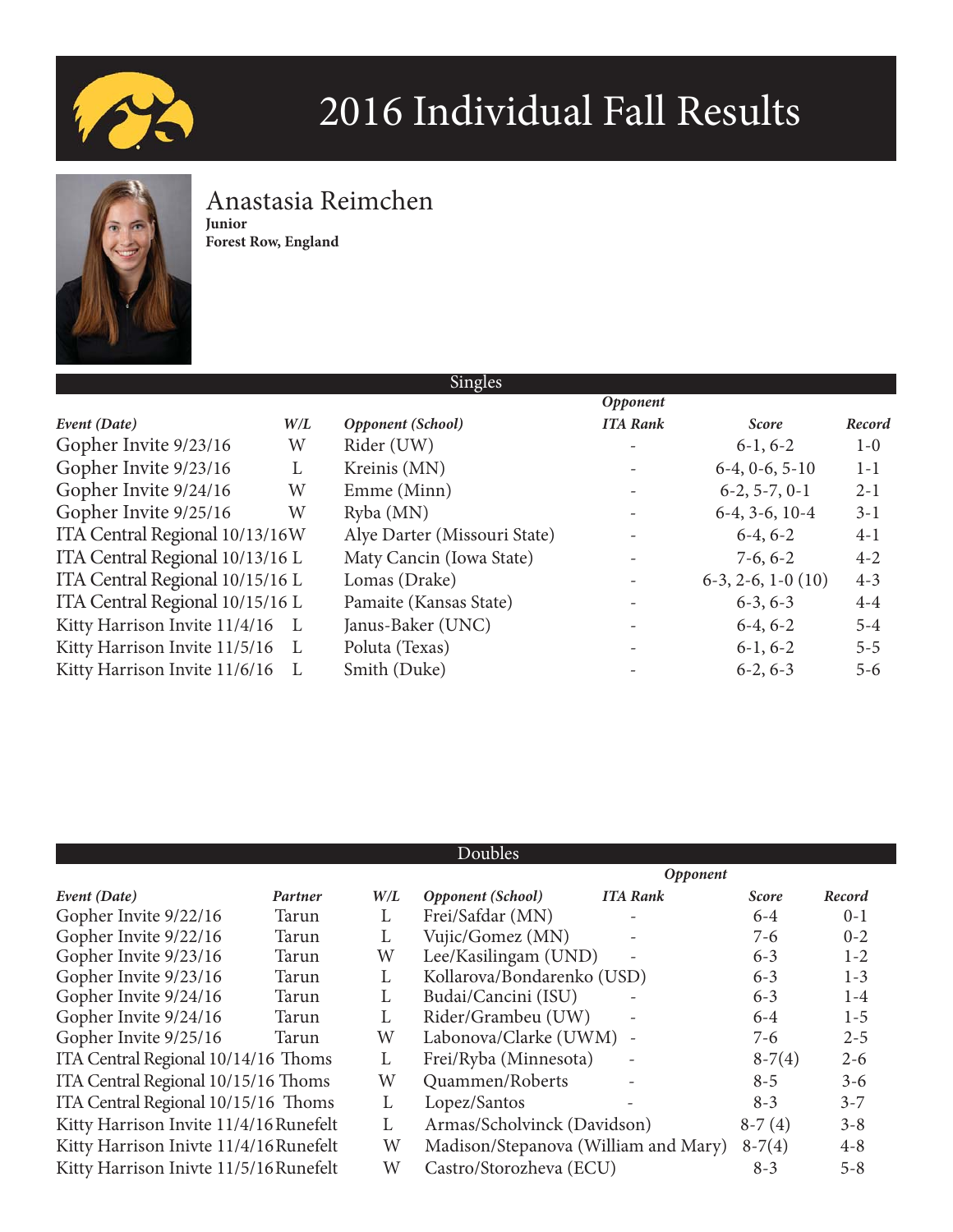



### Carin Runefelt

**Sophomore Stockholm, Sweden Enskilda Gymnaseit in Stockholm**

|                                 |           | Singles                         |                          |                  |         |
|---------------------------------|-----------|---------------------------------|--------------------------|------------------|---------|
|                                 |           |                                 | Opponent                 |                  |         |
| Event (Date)                    | $W\!/\!L$ | Opponent (School)               | <b>ITA Rank</b>          | <b>Score</b>     | Record  |
| Gopher Invite 9/23/16           | W         | Hill (UND)                      |                          | $6-3, 6-1$       | $1-0$   |
| Gopher Invite 9/23/16           | L         | Eggink $(MU)$                   |                          | $3-6, 2-6$       | $1 - 1$ |
| Gopher Invite 9/24/16           | W         | Alvarez (ISU)                   |                          | $6-4, 7-6$       | $2 - 1$ |
| Gopher Invite 9/25/16           | W         | Phippin (ISU)                   | $\overline{\phantom{a}}$ | $6-1, 6-4$       | $3-1$   |
| Wildcat Invite 9/30/16          | L         | Ava Parazinskaite (Kentucky)    |                          | $6-2, 6-2$       | $3 - 2$ |
| Wildcat Invite 10/1/16          | L         | Sammie Memije (Michigan State)  | $\overline{\phantom{a}}$ | $6-3, 6-2$       | $3 - 3$ |
| Wildcat Invite 10/2/16          | W         | Oama Manoel (UIC)               |                          | $6-3, 6-3$       | $4 - 3$ |
| ITA Central Regional 10/13/16 L |           | Lena Ruppert (Oklahoma State)   | 17                       | $6-1, 7-5$       | $4 - 4$ |
| ITA Central Regional 10/14/16W  |           | Amina Ismail                    |                          | $7-5, 2-6, 1-0$  | $5 - 4$ |
| ITA Central Regional 10/15/16 L |           | Jieke Stroobant (Northern Iowa) |                          | $3-6, 6-2, 11-9$ | $5 - 5$ |
| Kitty Harrison Invite 11/4/16 W |           | Gaudkeaulty (Maryland)          |                          | $6-4.5-7, 10-8$  | $6 - 5$ |
| Kitty Harrison Invite 11/5/16   | L         | Crovetti (Texas)                |                          | $8 - 3$          | $6 - 6$ |
| Kitty Harrison Invite 11/6/16   | L         | Susi (Virginia)                 | $\overline{\phantom{a}}$ | $6-2, 6-0$       | $6 - 7$ |
| Kitty Harrison Invite 11/6/16   | W         | Stein (Davidson)                |                          | $6-2, 6-0$       | $7 - 7$ |

|                               |          |     |                                      | Opponent                 |              |          |
|-------------------------------|----------|-----|--------------------------------------|--------------------------|--------------|----------|
| Event (Date)                  | Partner  | W/L | <b>Opponent</b> (School)             | <b>ITA Rank</b>          | <b>Score</b> | Record   |
| Gopher Invite 9/22/16         | Huckleby |     | Rosa/Brower (SDSU)                   |                          | $2 - 6$      | $0 - 1$  |
| Gopher Invite 9/22/16         | Huckleby | W   | Bonadona/Alvarez (ISU)               |                          | $6 - 1$      | $1-1$    |
| Gopher Invite 9/23/16         | Huckleby | W   | Gogyadze/Rivero (EMU)                |                          | $6 - 4$      | $2 - 1$  |
| Gopher Invite 9/23/16         | Huckleby | W   | Safdar/Frei (MN)                     |                          | $6 - 2$      | $3-1$    |
| Gopher Invite 9/24/16         | Huckleby | W   | Lremomos/Safdar (MN)                 |                          | 7-6          | $4-1$    |
| Gopher Invite 9/24/16         | Huckleby | W   | Kollarova/Nylund (USD)               | $\overline{\phantom{a}}$ | $7 - 5$      | $5 - 1$  |
| Gopher Invite 9/25/16         | Huckleby | W   | Wich/Pandya (SD)                     |                          | $6-0$        | $6-1$    |
| Wildcat Invite 9/30/16        | Huckleby | W   | Martinoska/Meyerova (EMU)            |                          | 7-6          | $7-1$    |
| Wildcat Invite 9/30/16        | Huckleby |     | Vladutu/Lancranjan (DEP)             |                          | $6-0$        | $7 - 2$  |
| ITA Central Regional 10/14/16 | Crawford |     | Koch/Rychagova (Kansas)              | $\overline{\phantom{a}}$ | $8 - 3$      | $7 - 3$  |
| ITA Central Regional 10/15/16 | Crawford | W   | Behling/Tucker (Nebraska)            |                          | $8 - 3$      | $8 - 3$  |
| ITA Central Regional 10/15/16 | Crawford | W   | Bihel/Vujic (Minnesota)              |                          | $8-2$        | $9 - 3$  |
| Kitty Harrison Inivte 11/4/16 | Reimchen |     | Arnas/Scholvinck (Davidson)          | $\overline{\phantom{a}}$ | $8-7(4)$     | $9 - 4$  |
| Kitty Harrison Invite 11/4/16 | Reimchen | W   | Madison/Stepanova (William and Mary) | $\overline{\phantom{a}}$ | $8-7(4)$     | $10-4$   |
| Kitty Harrison Invite 11/5/16 | Reimchen | W   | Castro/Storozheva (ECU)              |                          | $8-3$        | $11 - 4$ |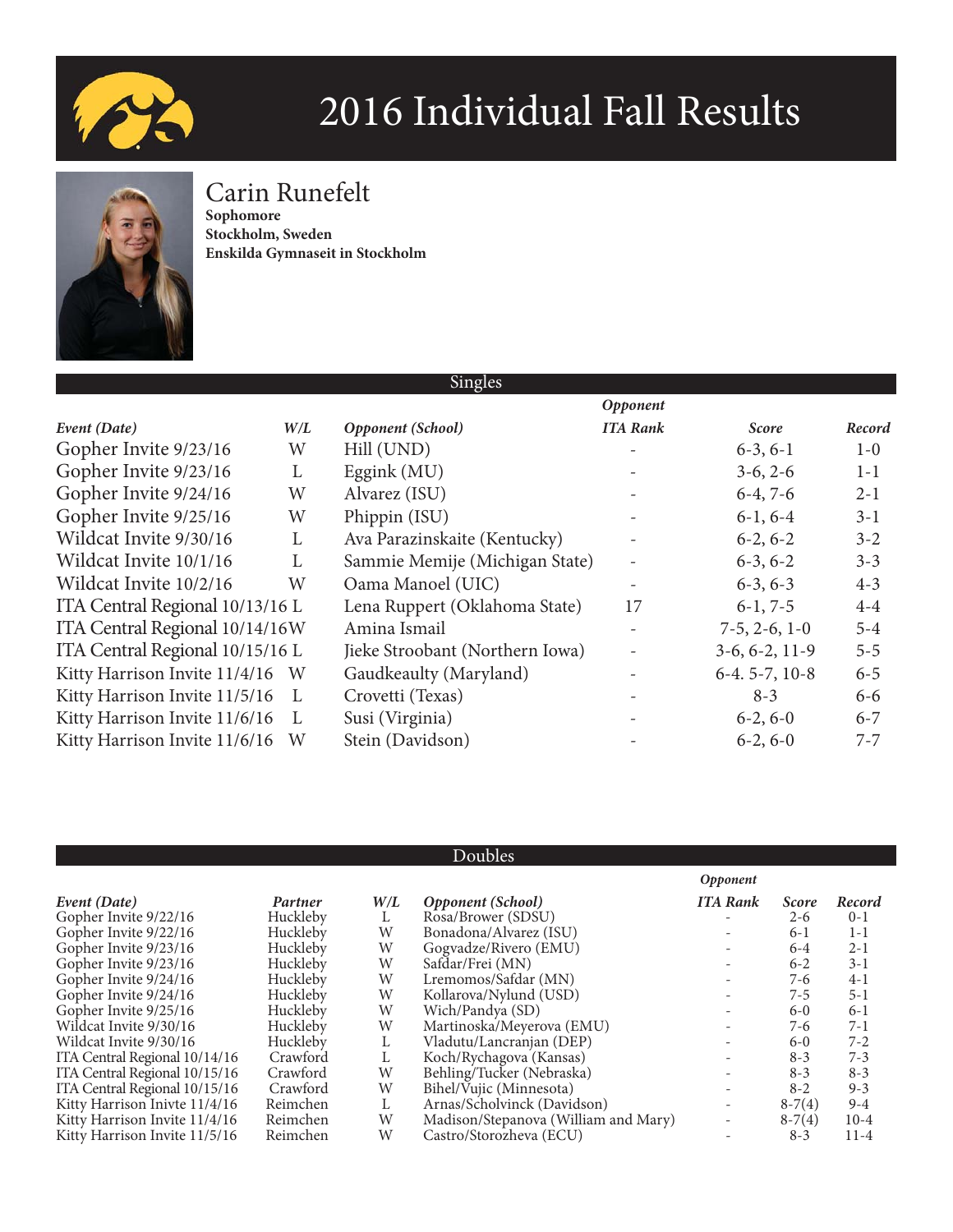



### Taylor Tamblyn

**Sophmore Kenilworth, Illinois New Trier High School**

|                        |     |                               | Opponent                 |                    |         |
|------------------------|-----|-------------------------------|--------------------------|--------------------|---------|
| Event (Date)           | W/L | Opponent (School)             | <b>ITA Rank</b>          | <b>Score</b>       | Record  |
| Gopher Invite 9/22/16  | W   | Franks (ISU)                  | $\overline{\phantom{0}}$ | $6-1, 6-3$         | $1 - 0$ |
| Gopher Invite 9/22/16  | W   | Phippin (ISU)                 | $\overline{\phantom{a}}$ | $6-1, 6-0$         | $2 - 0$ |
| Gopher Invite 9/23/16  | L   | Masip (UWM)                   | $\overline{\phantom{0}}$ | $4-6, 4-6$         | $2 - 1$ |
| Gopher Invite 9/25/16  | W   | Boyer (UN-Omaha)              | $\overline{\phantom{a}}$ | $6-4, 6-4$         | $3 - 1$ |
| Wildcat Invite 9/30/16 | W   | Hayden Siegfried (Notre Dame) |                          | $6-4, 6-2$         | $4-1$   |
| Wildcat Invite 10/1/16 | L   | Aslina Chua (Michigan State)  |                          | $6-2, 7-6(4)$      | $4 - 2$ |
| Wildcat Invite 10/2/16 | W   | Milica Tesic (DePaul)         | $\overline{\phantom{0}}$ | $6-2, 2-6, 1-0(6)$ | $5 - 2$ |

|                         |          |     |                          | <b>Opponent</b>          |              |         |
|-------------------------|----------|-----|--------------------------|--------------------------|--------------|---------|
| Event (Date)            | Partner  | W/L | Opponent (School)        | <b>ITA Rank</b>          | <b>Score</b> | Record  |
| Gopher Invite 9/22/16   | Crawford | L   | Rey/Flament (SJSU)       |                          | $6 - 4$      | $0 - 1$ |
| Gopher Invite 9/22/16   | Crawford | W   | Romero/Sviban (SDSU)     |                          | $6-0$        | $1 - 1$ |
| Gopher Invite 9/23/16   | Crawford | W   | Pandya/Wich (USD)        |                          | $6-1$        | $2 - 1$ |
| Gopher Invite 9/23/16   | Crawford | L   | Eggink/Hebard (MU)       | $\overline{\phantom{a}}$ | $6 - 3$      | $2 - 2$ |
| Gopher Invite (9/24/16) | Crawford | L   | Ribero/Gogvadze (EMU) -  |                          | $7-5$        | $2 - 3$ |
| Gopher Invite 9/25/16   | Crawford | W   | Revenig/Nakasoto (UND) - |                          | $6 - 2$      | $3 - 3$ |
| Wildcat Invite 9/30/16  | Crawford | W   | Veleva/Barcelo (EMU)     | $\overline{\phantom{a}}$ | $6 - 2$      | $4 - 3$ |
| Wildcat Invite 9/30/16  | Crawford | L   | Cozac/Avgeri (DEP)       | $\qquad \qquad -$        | $6 - 4$      | $4 - 4$ |
| Wildcat Invite 10/1/16  | Crawford | L   | Spence/Fennelly (ND)     | $\overline{\phantom{a}}$ | $6-1$        | $4 - 5$ |
| Wildcat Invite 10/1/16  | Crawford |     | Jacobs Novakovic (UK)    |                          | $6 - 2$      | $4-6$   |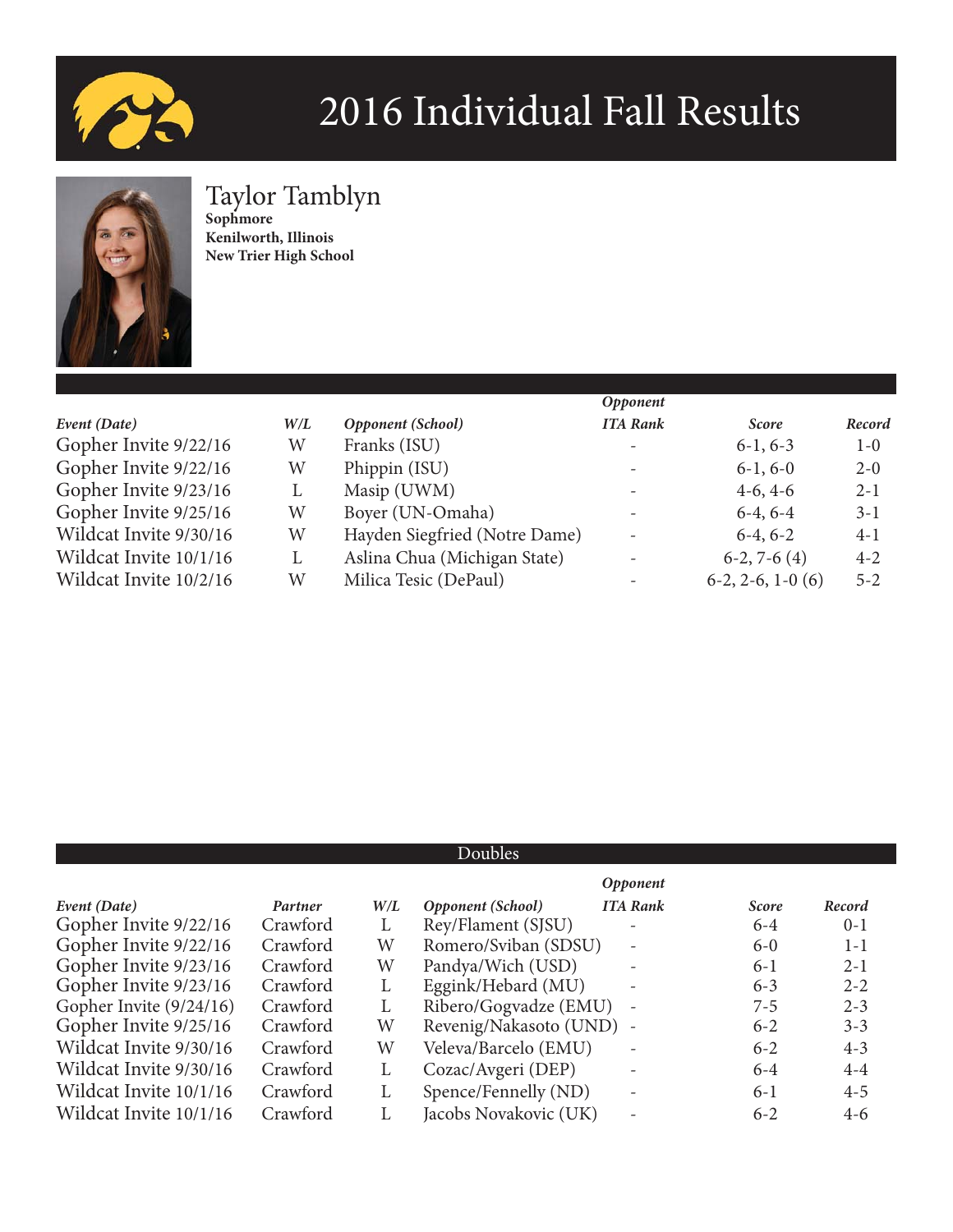



### Aimee Tarun **Senior**

**Winnetka, Ill. Laurel Springs**

|                                 |     |                                   | Opponent                 |                        |         |
|---------------------------------|-----|-----------------------------------|--------------------------|------------------------|---------|
| Event (Date)                    | W/L | Opponent (School)                 | <b>ITA Rank</b>          | <b>Score</b>           | Record  |
| Gopher Invite 9/23/16           | W   | Tucker (UNO)                      |                          | $5-7, 6-1, 10-7$       | $1-0$   |
| Gopher Invite 9/23/16           | W   | Nylund (USD)                      | $\overline{\phantom{a}}$ | $7-5, 7-6$             | $2 - 0$ |
| Gopher Invite 9/24/16           | L   | Culibrk(SJ)                       | $\overline{\phantom{a}}$ | $1-6, 1-6$             | $2 - 1$ |
| Gopher Invite 9/25/16           | W   | Brower (SDSU)                     |                          | $6-1, 6-1$             | $3-1$   |
| Wildcat Invite 9/30/16          | W   | Rachel LeComber (UIC)             |                          | $6-0, 4-6, 6-4$        | $4-1$   |
| Wildcat Invite 10/1/16          | W   | Nina Van Oost (Northwestern)      | $\qquad \qquad -$        | $6-4, 6-2$             | $5 - 1$ |
| Wildcat Invite 10/2/16          | W   | Melissa Pick (Wisconsin)          | $\overline{\phantom{a}}$ | $7-6(5)$ , 4-6, 1-0(7) | $6 - 1$ |
| ITA Central Regional 10/13/16W  |     | Fatima Khamissia (Missouri State) | $\overline{\phantom{a}}$ | $6-3, 6-1$             | $7 - 1$ |
| ITA Central Regional 10/14/16 L |     | Anastasia Rychagova (Kansas)      | 3                        | $6-2, 6-0$             | $7 - 2$ |
| ITA Central Regional 10/15/16W  |     | Bihel (MN)                        |                          | $7-5, 6-2$             | $8 - 2$ |
| Kitty Harrison Invite 11/4/16 W |     | Vsui (Maryland)                   |                          | $6-4, 6-3$             | $9 - 2$ |
| Kitty Harrison Invite 11/5/16   | L   | Wagland (Texas)                   | $\overline{\phantom{a}}$ | $6-0, 6-1$             | $9 - 3$ |
| Kitty Harrison Invite 11/6/16   |     | Hall (Minnesota)                  |                          | $7-5, 6-3$             | $9 - 4$ |

|                                      |          |     |                                   | Opponent                 |              |         |
|--------------------------------------|----------|-----|-----------------------------------|--------------------------|--------------|---------|
| Event (Date)                         | Partner  | W/L | <b>Opponent</b> (School)          | <b>ITA Rank</b>          | <b>Score</b> | Record  |
| Gopher Invite 9/22/16                | Reimchen | L   | Frei/Safdar (MN)                  |                          | $6-4$        | $0 - 1$ |
| Gopher Invite 9/22/16                | Reimchen | L   | Vujic/Gomez (MN)                  |                          | $7-6$        | $0 - 2$ |
| Gopher Invite 9/23/16                | Reimchen | W   | Lee/Kasilingam (UND)              |                          | $6 - 3$      | $1 - 2$ |
| Gopher Invite 9/23/16                | Reimchen | L   | Kollarova/Bondarenko (USD)        |                          | $6 - 3$      | $1 - 3$ |
| Gopher Invite 9/24/16                | Reimchen | L   | Budai/Cancini (ISU)               |                          | $6 - 3$      | $1-4$   |
| Gopher Invite 9/24/16                | Reimchen | L   | Rider/Grambeu (UW)                |                          | $6-4$        | $1 - 5$ |
| Gopher Invite 9/25/16                | Reimchen | W   | Labonova/Clarke (UWM)             |                          | $7-6$        | $2 - 5$ |
| Wildcat Invite 10/1/16               | Huckleby | W   | Closs/Chong (ND)                  |                          | $7-6$        | $3 - 5$ |
| Wildcat Invite 10/1/16               | Huckleby | L   | Broda/Robinson (ND)               | 48                       | $6 - 2$      | $3 - 6$ |
| ITA Regionals 10/14/16               | Huckleby | L   | Bolsova/Blanco (Okla)             |                          | $8 - 4$      | $3 - 7$ |
| ITA Regionals 10/15/16               | Huckleby | L   | Burns/Nylund (S. Dakota) -        |                          | $8 - 6$      | $3 - 8$ |
| Kitty Harrison Inivte 11/4/16 Looney |          | L   | Centenaria/Todd (Davidson)-       |                          | $8 - 2$      | $3 - 9$ |
| Kitty Harrison Invite 11/4/16 Looney |          | L   | Wuenschu/Perry (William and Mary) |                          | $8 - 2$      | $3-10$  |
| Kitty Harrison Invite 11/5/16 Looney |          | L   | Sarjoo/Veinsteina (ECU)           | $\overline{\phantom{a}}$ | $8 - 3$      | $3-11$  |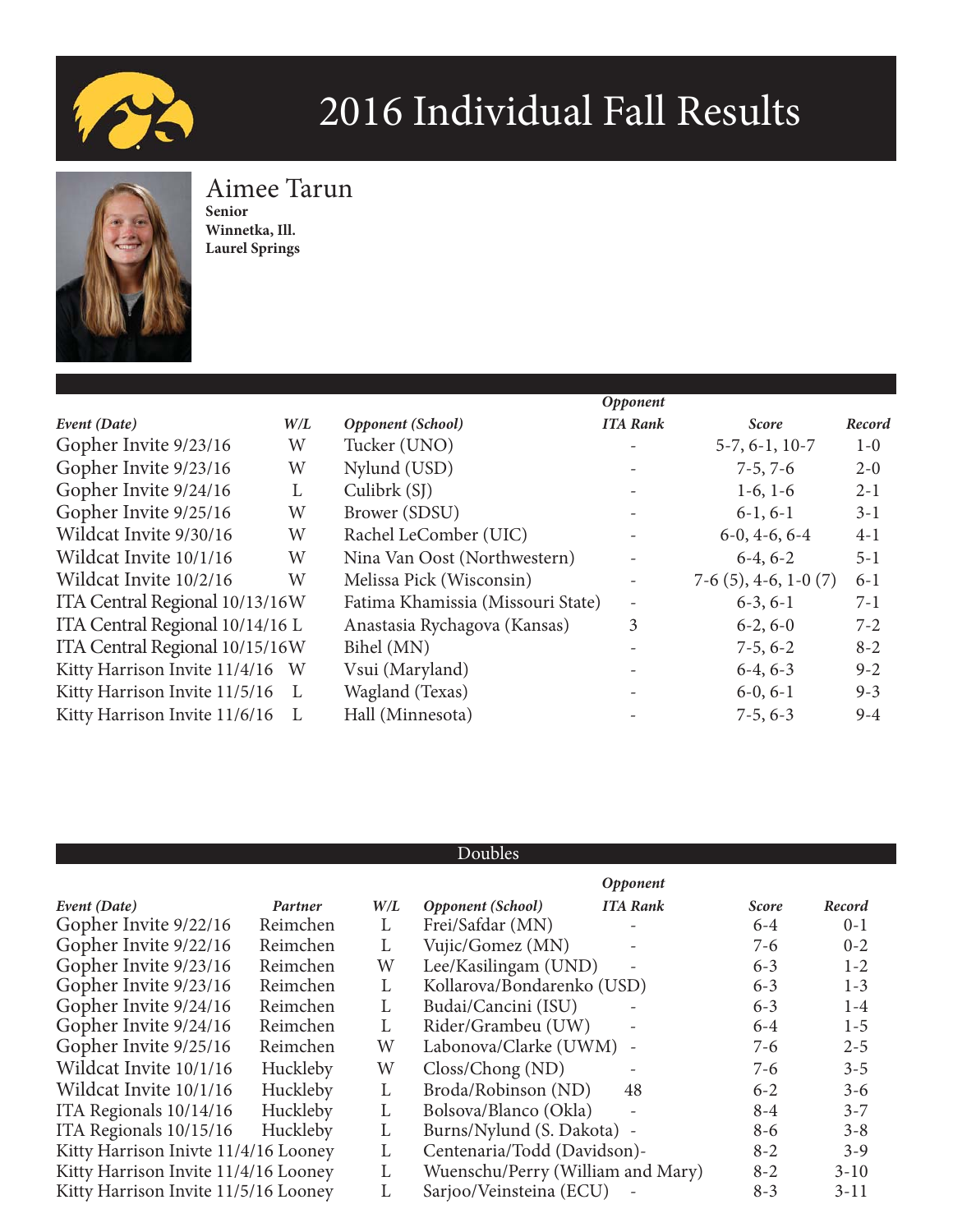



### Kristen Thoms

**Sophomore LaGrange, Ill. Lyons Township**

*Event (Date) W/L Opponent (School) ITA Rank Score Record*

 *Opponent*

|                                        |         |     | Doubles                  |                          |              |         |
|----------------------------------------|---------|-----|--------------------------|--------------------------|--------------|---------|
|                                        |         |     |                          | <i><b>Opponent</b></i>   |              |         |
| Event (Date)                           | Partner | W/L | <b>Opponent</b> (School) | <b>ITA Rank</b>          | <b>Score</b> | Record  |
| ITA Central Regional 10/14/16 Reimchen |         | L   | Frei/Ryba (Minnesota)    | $\overline{\phantom{a}}$ | $8-7(4)$     | $0 - 1$ |
| ITA Central Regional 10/15/16 Reimchen |         | W   | Quammen/Roberts          | $\overline{\phantom{0}}$ | $8 - 5$      | $1 - 1$ |
| ITA Central Regional 10/15/16 Reimchen |         |     | Lopez/Santos             | -                        | $8-3$        | $1 - 2$ |

#### Singles